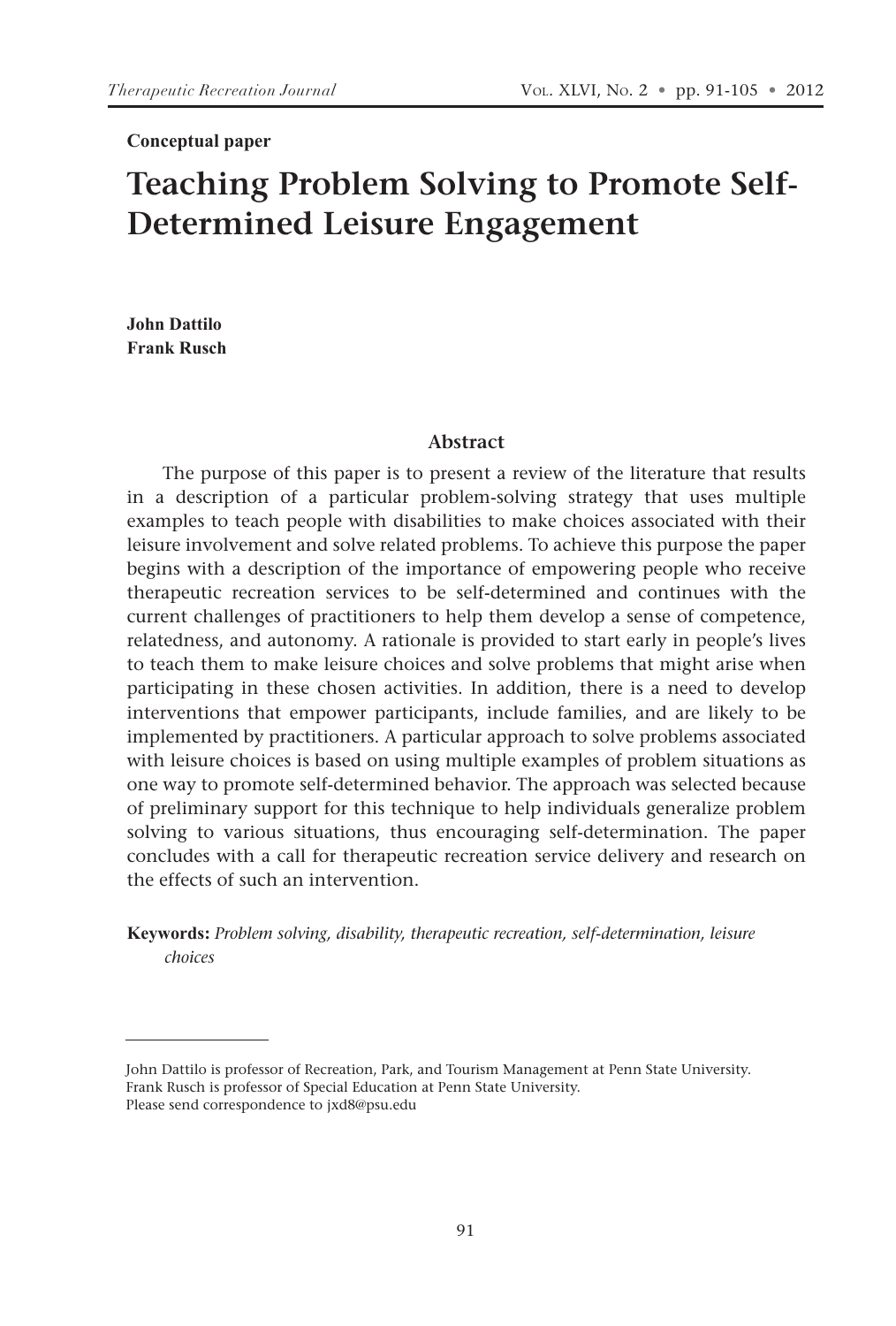Self-determination theory (Deci & Ryan, 1985; Ryan & Deci, 2000) has been the foundation for a variety of educational interventions and randomized clinical trials (e.g., Ryan & Deci, 2007; Ryan, Patrick, Deci, & Williams, 2008) and is central to the delivery of leisure services and, more specifically, to therapeutic recreation (Dattilo, Kleiber, & Williams, 1998). Self-determination theory hypothesizes that new behaviors acquired by individuals via interventions that are self-empowering are more likely to be internalized and maintained when compared to those behaviors acquired with interventions that are externally conceived, introduced, and monitored (Ryan, Lynch, Vansteenkiste, & Deci, 2011).

An important skill that promotes the ability to be self-determined is problem solving. As individuals learn to make leisure choices and subsequently solve associated problems, they are then more likely to learn and apply new strategies to opportunities that are unique and represent challenging situations (Markland, Ryan, Tobin, & Rollnick, 2005). If people solve problems that prevent leisure participation, they create a reinforcing context for making choices since they will ultimately experience meaning and enjoyment associated with the leisure experience.

Researchers have linked the absence of choice-making and problemsolving skills (e.g., self-instruction, self-management, self-direction) to people with disabilities who trail their peers without disabilities in achieving community independence, becoming more socially connected over time, and developing skills to adapt to new settings such as those contexts that tend to promote leisure involvement (e.g., fitness facilities, martial arts studios, performing arts venues) (e.g., Gumpel, Tappe, & Araki, 2000; Storey, 2002; Wehmeyer & Field, 2007; Wiener, 2004). Unfortunately, despite legislation focused on empowering people with disabilities (e.g., The Americans with Disabilities Act, Public Law 101-336), no significant gains are apparent in employment rates, leisure participation, and social adjustment among people with disabilities (Rusch, Dattilo, Stodden, & Plotner, in press). Many of these people do not possess the skills required to use strategies that promote making healthy choices, adapting to new challenges, and solving problems related to those challenges (Wehmeyer et al., 2012).

Given this lack of autonomy and competence by people with disabilities, we continue to miss the mark in meeting expectations of many people to participate in community life and to experience leisure within their communities. According to Wehmeyer, Agran, and Hughes (1998), a major reason for the inability to meet expectations for people with disabilities is that our service delivery systems do not prepare them to become selfdetermined. According to Wehmeyer et al., people with disabilities do not identify what they want to do in the community for their leisure, and they fail to determine how to achieve these goals.

Current practices must be called into question as many individuals who receive therapeutic recreation services often have limited knowledge and skills about how to experience leisure that brings meaning and enjoyment into their lives (Dattilo, 2012). Smith, Polloway, Smith, and Patton (2007) concluded that there is a need to teach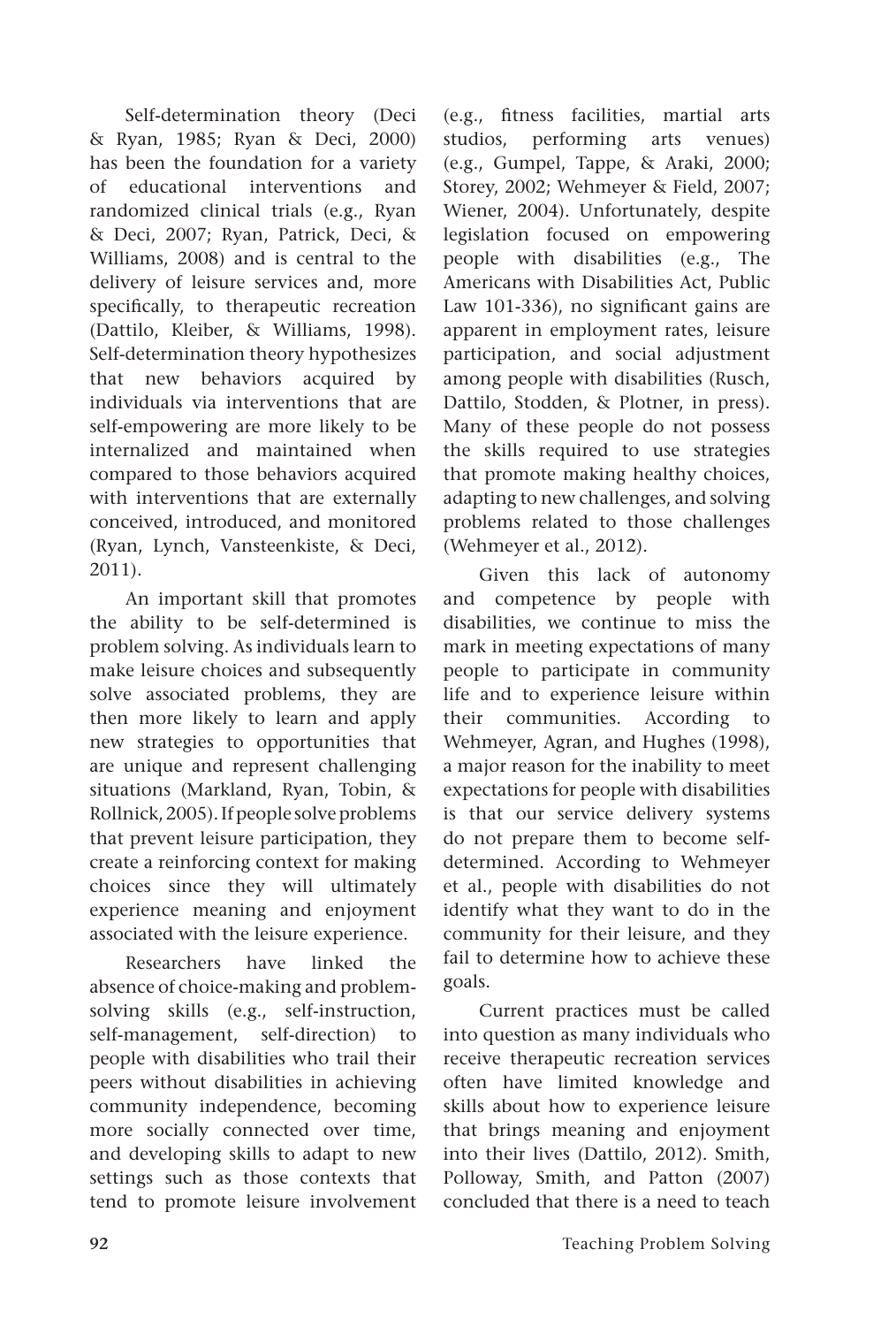self-determination to individuals with disabilities. To help meet this need, a review of the literature and a description of a particular problem-solving strategy that uses multiple examples to teach people to make choices associated with their leisure involvement and solve associated problems is presented here.

### **Start as Early as Possible**

Evidence points to the importance of children and youth with disabilities being meaningful participants in their life planning (Carter, Lane, Pierson, & Stang, 2008; Field, Martin, Miller, Ward, & Wehmeyer, 1998). Hughes and Carter (2000) provided support for the need to ensure that all people achieve relevant and meaningful social and behavioral outcomes in school, work, community, and leisure contexts, suggesting a commitment must be made to enable these young people to become self-determined. There is evidence to support the contention that instruction promoting independent choice making and problem solving has a positive impact on post-high school outcomes (Wehmeyer et al., 2007), including improving overall quality of life (Wehmeyer & Schwartz, 1997).

Agran and colleagues have concluded that children and youth with disabilities can (a) form clear opinions about their education and leisure pursuits when they are taught skills that facilitate their empowerment and when they are provided with opportunities to act on their preferences (Agran & Hughes, 2008), (b) become more active participants as a result of forming these opinions (Agran, Wehmeyer, Palmer, & Cavin, 2008), and (c) ultimately participate in meaningful community life (Agran, Cavin, Wehmeyer, & Palmer, 2006). Because of the importance of developing choice-making and problem-solving skills for people as they experience challenges associated with their leisure and with exploring their community, there is a need for therapeutic recreation specialists to increase their understanding of strategies designed to facilitate selfdetermination. Forming opinions, making choices, and assessing those choices are central to people becoming self-determined members of society. According to Martin, Marshall, and Maxson (1993), in order to promote enjoyable and meaningful participation it is helpful to teach people to direct their own leisure as early as possible in their lives and continue these efforts throughout the developmental period. The next section considers the role of making ample choices and engaging in those choices in promoting generalized problem solving.

# **Promote Generalized Problem Solving**

There is clear evidence demonstrating that individuals with a variety of disabilities can learn to be selfdetermined, with numerous books and articles attesting to teaching complex behavioral sequences, including how to solve new and different problems and transferring these skills to other contexts (e.g., Mithaug, Mithaug, Agran, Martin, & Wehmeyer, 2007; Powers, Singer, & Sowers, 1996; Wehmeyer & Field, 2007). Unfortunately, efforts to teach people to solve problems apart from instructional settings have typically not occurred. This limitation in instruction has created difficulty for individuals generalizing these newly taught problem-solving skills to other situations. "Outcomes that diminish rapidly after an intervention ends and/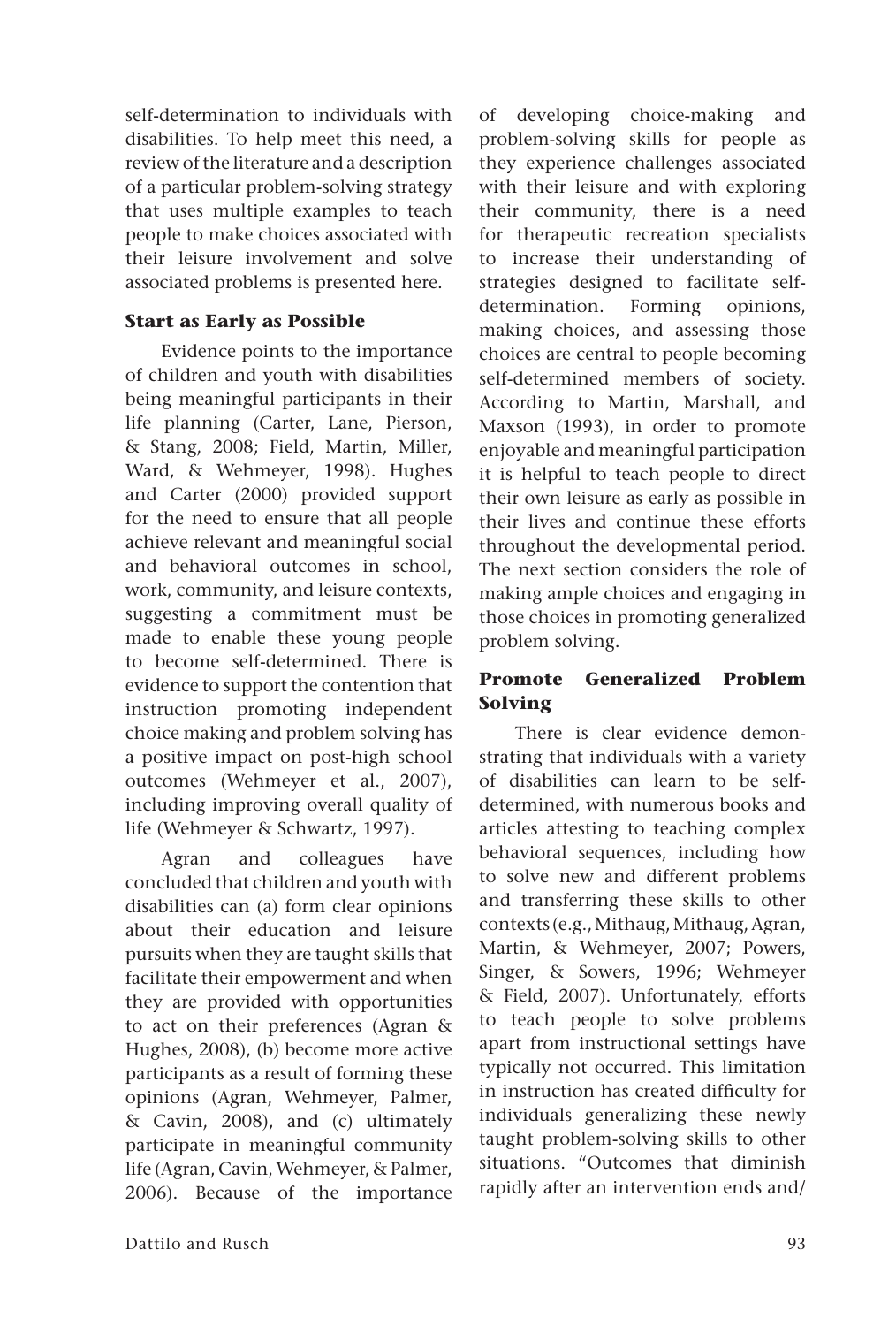or have little application across setting or behavior would not have generality" (Boutot & Hume, 2012, p. 27)

*Generalization* involves the ability of an individual to learn something in a particular context (e.g., how to operate a food vending machine in a high school cafeteria) and then to subsequently apply this learning to different contexts (e.g., operating a change machine at a car wash or operating a soft drink machine at a golf course). According to Boutot and Hume (2012), the learned behavior should last over time, after the intervention has been withdrawn, and ideally behaviors that were not targeted for intervention should also change. Therefore, it is helpful to actually teach people to perform multiple solutions in multiple contexts so that they generalize their responses.

Failure to teach generalized problem solving may be due, in part, to using teaching approaches that typically include using single instances of a solution to solve single problems. For example, Martin, Rusch, James, Decker, and Trtol (1982) provided initial support for the idea of teaching problem-solving strategies using multiple examples. Martin et al. unknowingly promoted generalization across untrained meals by utilizing picture cues to teach adults to make one of five complex meals. Three adults with moderate disabilities were taught to use pictures of each step in the preparation and cooking of five complex meals. One unintended outcome of using multiple meals during instruction was the spillover effect produced by using more than one meal during training. Participants learned to prepare untrained meals faster and with fewer errors, presumably as a result of being trained to follow a picture-recipe using more than one meal. Baseline data indicated that one participant learned to prepare meals independent of learning to use the picture-recipe cuing system to regulate behavior. Learning to prepare complex meals appeared to promote preparation of meals that were not included in training and consequently use of more than one meal appeared to promote generalization meal preparation across the other four untrained meals.

We propose that when teaching people skills that therapeutic recreation specialists identify multiple examples of typical situations that demand an equally broad array of solutions. After instruction, participants are responsible for identifying salient responses to situations that allow them to independently generate solutions (e.g., by learning new solutions to multiple problems using multiple examples of the problem and generating multiple solutions rather than learning from a single example).

Teaching individuals to make leisure choices and solve associated problems using multiple examples is important because it relies on the identification of an array of representative stimulus conditions that can be selected to serve as training examples (Hughes & Rusch, 1989). This array of examples defines functional responses that result in correct responses and that serve as solutions. For example, a person who has chosen to walk for enjoyment is walking on a narrow path, finds an obstacle (stimulus condition), and needs to move around the obstacle (solution). The interventions we suggest combine multiple examples (e.g., moving around different obstacles in different situations) with problem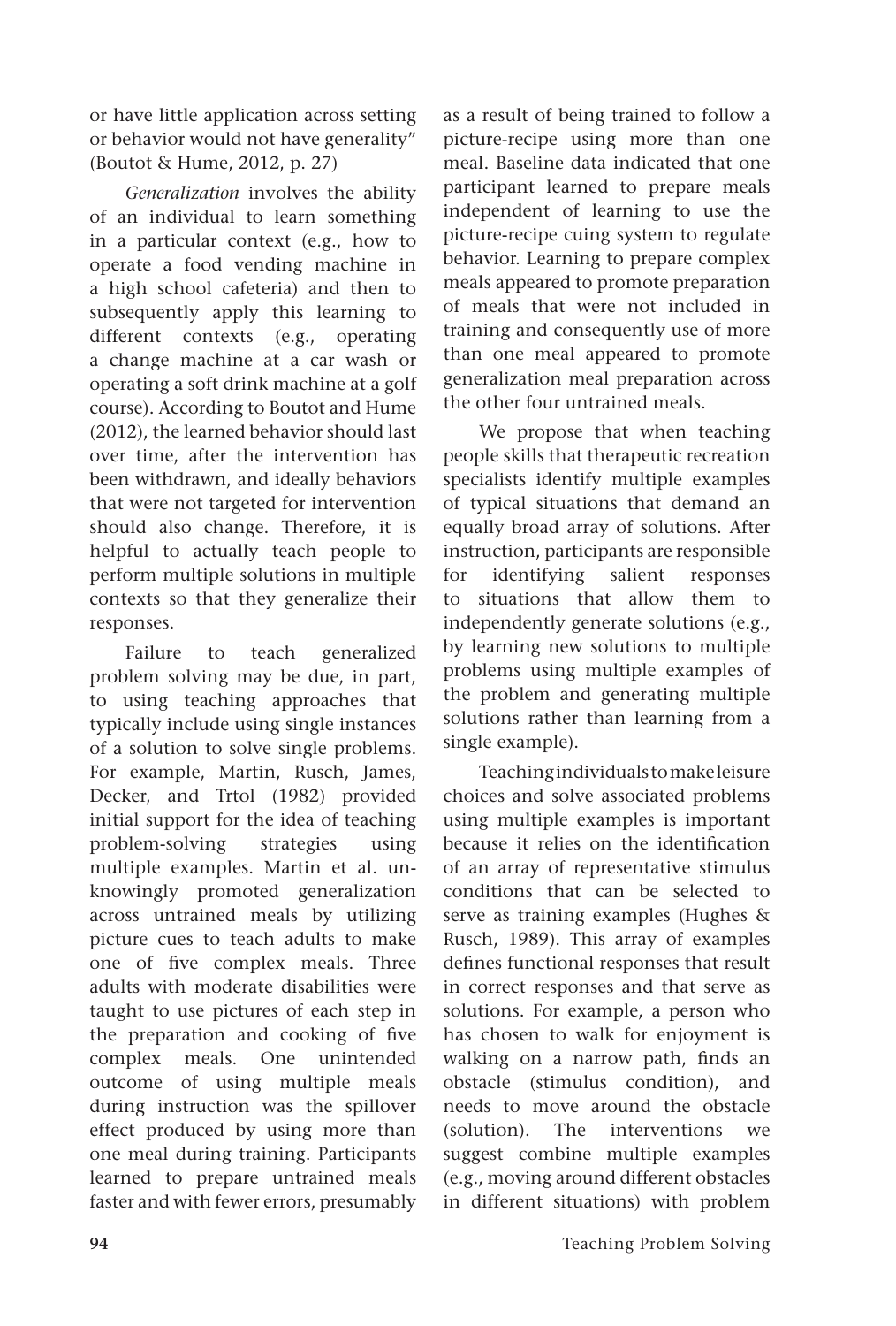solving to promote more reliable responses to known and unknown situations that may arise in diverse settings (e.g., a walker moving around new and different obstacles).

Hughes and Rusch (1989) studied effects of a problem-solving intervention that used multiple examples during instruction. Individuals with severe disabilities were taught to solve problems related to those that were typically encountered in work settings (e.g., determining what to do when work-related materials are depleted, the tape dispenser is empty, the radio is unplugged). A process was developed for identifying "typical" problems and classifying these problems based on similarities (e.g., shared stimulus properties, such as something is missing, something is unplugged, or something is clogged), which allowed employees to determine similar solutions (e.g., responses to problems, such as retrieve materials, plug in electrical cord, or remove obstruction). Based on this, a model was created for evaluating acquisition of the problemsolving skills when confronted with multiple problems during instruction as well as generalization of the selfinstructional model to trained and untrained problem situations during each person's actual work performance. Hughes and Rusch found that the combined effects of using multiple examples when teaching a problemsolving strategy resulted in participants learning to generalize their problemsolving skills to untrained problem situations.

Hughes (1992) subsequently examined effects of the application of this model on four individuals with severe disabilities. These individuals were taught to solve typical problems

that arose while completing daily residential chores in their respective residences. Similar to Hughes and Rusch's (1989), the training approach combined a problem-solving strategy with multiple examples that included typical, but not all, problems each of the individuals encountered on a daily basis. Results of this study supported findings by Hughes and Rusch (1989). When practitioners teach decision-

making and problem-solving strategies by incorporating multiple examples, they have been able to demonstrate task acquisition and generalization. For example, Horner, Jones, and Williams (1985) taught three individuals to cross streets (a valuable skill when attempting to independently access community leisure opportunities) using multiple examples. The primary strategy focused on teaching these people to cross more than one intersection while measuring their ability to cross untrained intersections after introducing additional intersections. All participants demonstrated the ability to cross untrained and more difficult intersections (intersections with lights and traffic) after instruction on less difficult intersections (intersections with stop signs and little or no traffic).

We propose teaching people receiving therapeutic recreation services to become self-determined by having them learn to identify different leisure opportunities, pursue those options, and solve various problems which may arise that create barriers to their participation. We recommend that therapeutic recreation specialists (a) present these options and associated situations by providing people with multiple options and, (b) while in the process of engaging them in their selections, promote community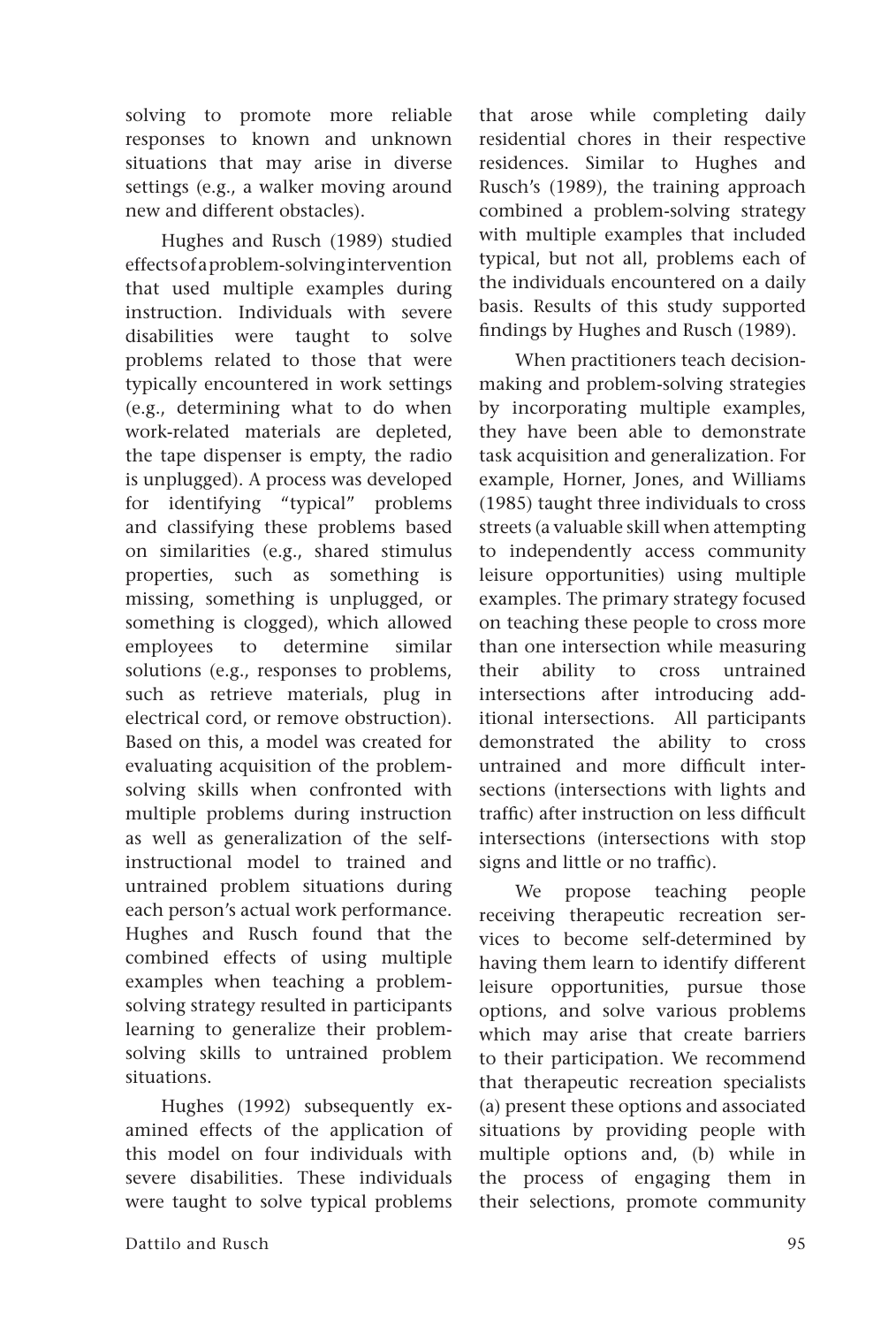and leisure participation by using multiple examples that result in various problems to solve. This focus is supported by McGuire and McDonnell (2008) who reported that the time adolescents and young adults with disabilities spend actively participating in recreation is predictive of higher levels of self-determination and that recreation may be a useful context for enhancing selection of activities that individuals find to be enjoyable and meaningful.

#### **Consider Importance and Benefits to Multiple Audiences**

In this next section of the paper we identify who can assist in promoting generalized problem solving for people receiving therapeutic recreation services. Important stakeholders in the process include people with disabilities, their families, and service providers such as therapeutic recreation specialists.

**Individuals with disabilities.**  Carter, Owens, Trainor, Sun, and Swedeen (2009) found professionals typically report people with disabilities as showing limited knowledge about self-determined behavior, ability to perform these behaviors, and confidence about the efficacy of their self-determined efforts. Also, Agran and Wehmeyer (2008) and Thoma and Getzel (2005) noted that individuals with disabilities involved in various educational experiences identified the instruction they received to promote self-determination as being the most critical for their success, especially an education that promoted problem solving and self-direction. Without constant direction from others, individuals using these strategies rely on their own abilities to perform a variety of skills independently, under new circumstances, and at different points in time. Being self-determined allows individuals to become causal agents in their lives instead of targets of others interested in directing and managing their behaviors and routines. This ability to be self-determined is critical if people in their free time are to experience leisure and independent choices.

After analyzing almost 200 studies including nearly 1,400 participants with disabilities, Hughes et al. (1997) concluded that there is an increasing trend to involve people with disabilities as active participants in their own programs by targeting outcomes related to self-determination, autonomy, and choice. Following an analysis of quality of life and self-determination of 50 adults with cognitive disabilities, Wehmeyer and Schwartz (1997) concluded that self-determination contributes to a more positive quality of life. Therefore, there is a need to teach individuals to make choices and demonstrate preferences that promote a sense of self-determination and develop a sense of respect (Hughes & Agran, 1998).

**Families.** Family participation is a central tenet of the Individuals with Disabilities Education Improvement Act of 2004 (Harry, 2008). Families strongly influence the extent of inclusion experienced by a family member who happens to have a disability, and these family members are a primary outlet for leisure participation (Dodd, Zabriskie, Widmer, & Eggett, 2009; Eisenman, Tanverdi, Perrington, & Geiman, 2009). In addition, "family leisure involvement is an integral component of satisfaction with family life" (Agate, Zabriskie, Agate, & Poff, 2009, p. 220).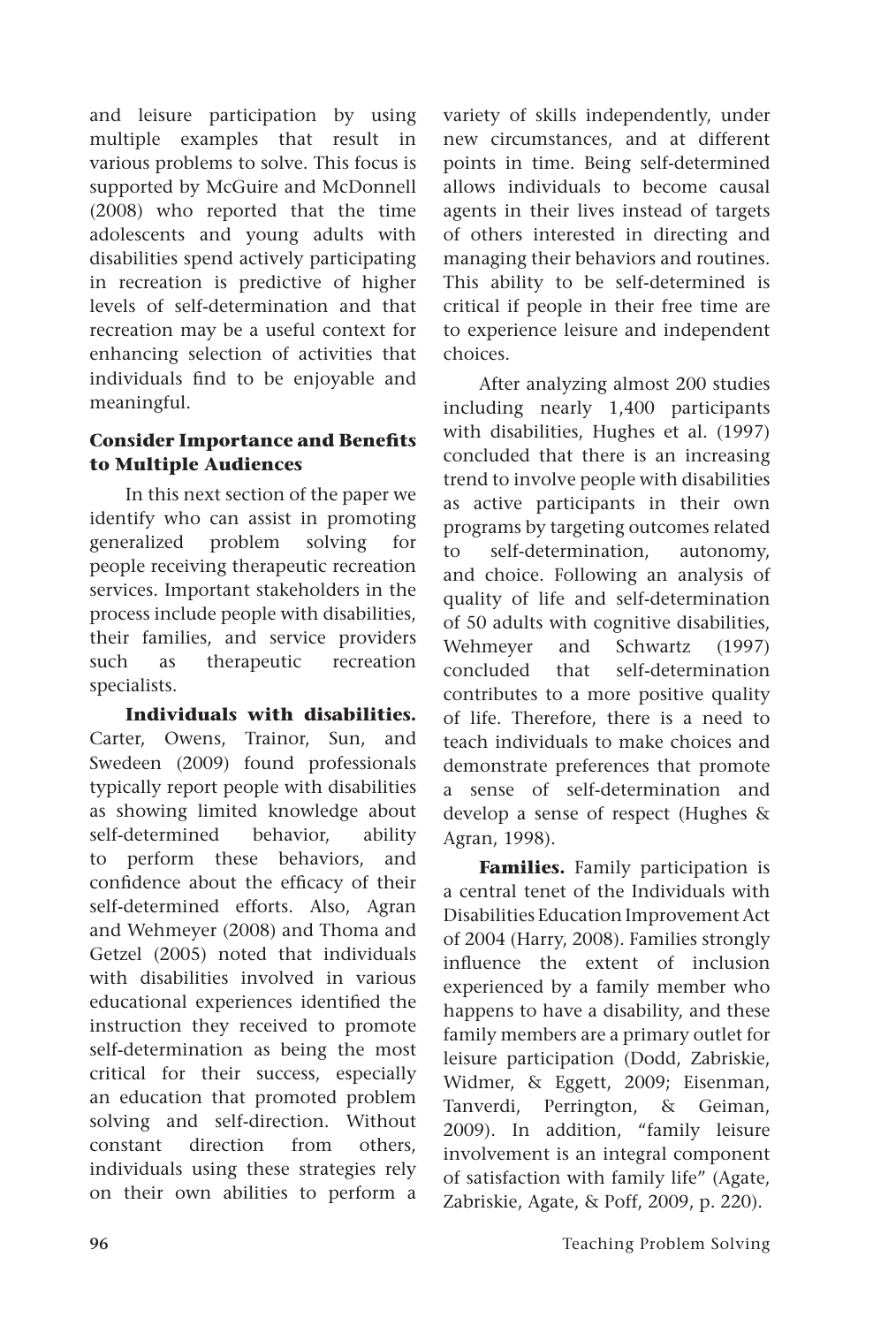There is consensus that familycentered approaches to service delivery are meritorious (Meadan et al., 2009). Worcester, Nesman, Raffaele-Mendez, and Keller (2008) interviewed families that have a member who has a disability and concluded that it is important to hear the voice of families when designing interventions for individuals with disabilities. Families can provide the necessary diversity in opportunities and choices central to moving an individual toward being self-determined. Therefore, to increase the likelihood of interventions having a positive impact, it is suggested that therapeutic recreation practitioners obtain and include input from families regarding effectiveness and usefulness of interventions. Parents, siblings, and children can be an excellent source for identifying multiple examples of problem situations that occur within a family member's free time.

Since it is the contention of the authors that it is important to promote informed problem solving and choice making, involving families is critical given considerable evidence suggesting individuals better generalize skills with family involvement (Batu, 2008). Since challenges associated with facilitating inclusion for family members with disabilities can be stressful (Hoffman, Sweeney, Hodge, Lopez-Wagner, & Looney, 2009), empowering all people with disabilities to become problem solvers about their leisure choices will enhance their self-determination. As individuals develop a sense of selfdetermination, family stress should decrease.

**Service providers.** Strategies to promote self-determination must be cost effective if they are to be incorporated into everyday practice. For example, Cardon, Haerens, Verstraete, and de Bourdeaudhuij (2009) examined perceptions of children, teachers, and parents about a self-management program designed to promote an active lifestyle and reported that teachers perceived program implementation to be difficult and that this difficulty discouraged them from using the program. Cardon et al. concluded that "self-management" techniques must be practical and usable for people with disabilities, service providers, and families.

Teaching people with disabilities to make leisure choices and solve associated problems that include multiple examples of problem situations occurring during their leisure pursuits can be implemented by therapeutic recreation practitioners. Learning to make leisure choices and solve problems associated with a variety of examples can provide a rich context for developing a sense of selfdetermination.

### **Call for Service Delivery: The Use of Multiple Problem Situations in Leisure Contexts**

Despite the promise of self-directed learning and the growing body of literature demonstrating positive effects of self-determination instruction for individuals with disabilities, Agran and Wehmeyer (2008) reported few human service professionals feel competent enough to teach skills leading to selfdetermination. According to Agran and Wehmeyer, it is unfortunate that efforts to promote these social and behavioral outcomes for individuals with disabilities are, at best, underutilized and often given low instructional priority.

Carter et al. (2008) encouraged professionals to expand opportunities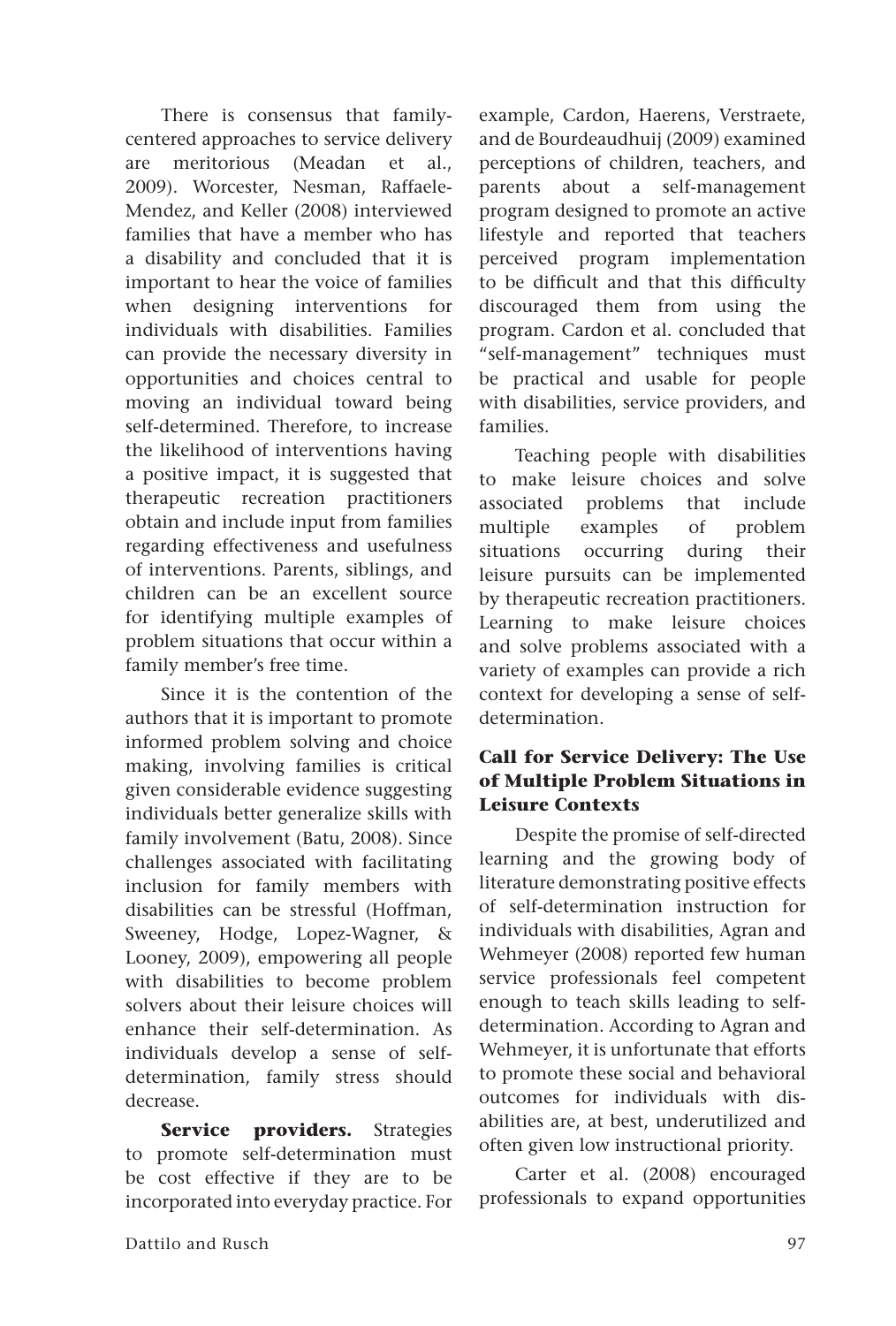for people with disabilities to become more self-determined and suggested that practitioners focus on identifying evidence-based practices for promoting self-determined behavior. To help therapeutic recreation specialists implement problem-solving strategies using multiple examples, we provide an example of one particular approach to promote problem solving associated with leisure choices and a few examples of multiple situations that can be used to provide such instruction.

**Potential problem-solving strategy.** There are a variety of ways people can be taught to independently make leisure choices and solve associated problems. One way as highlighted in Figure 1 is to begin by providing participants with a rationale for acting as a causal agent making leisure choices and solving associated problems. This action is followed by modeling the correct response while verbally describing actions needed to solve the problem. The participant can then be asked to demonstrate the same response (e.g., moving a chair to a table filled with art equipment and materials) while the therapeutic recreation specialist speaks aloud. The practitioner can provide several opportunities for practice with participants performing the same responses while they verbally tell themselves what to do.

Next, the specialist can provide corrective feedback and/or additional prompting if the participant does not execute the correct response (e.g., moving a chair to a table). Prompts can

- 1. Provide participant with a rationale for acting as a causal agent making leisure choices and solving associated problems.
- 2. Model correct response while you verbally describe actions needed to solve the problem.
- 3. Ask participant to demonstrate the same response while speaking them aloud.
- 4. Provide several opportunities for practice with participants performing the same responses while verbally telling themselves what to do.
- 5. Provide corrective feedback and/or additional prompting if the participant does not execute the correct response.
- 6. Teach participant to make the following statements including a statement of
- a. the problem ("The bench is not in the right place."),
- b. the generic correct response ("I need to move it."),
- c. the specific response (e.g., "Move the bench in front of the weightlifting machine."),
- d. self-report ("I moved the bench."), and
- e. self-reinforcement ("I did a good job, now I get to exercise.").
- 7. Instruct participant to whisper the sequence of self-instructions and eventually "mouth" the sequence after the participant reliably produces the sequence of verbal statements.
- 8. Base the number and length of instructional sessions on participant's ability to learn to independently produce the verbal sequence.

*Figure 1.* Potential Problem-Solving Strategy: Practitioner Directions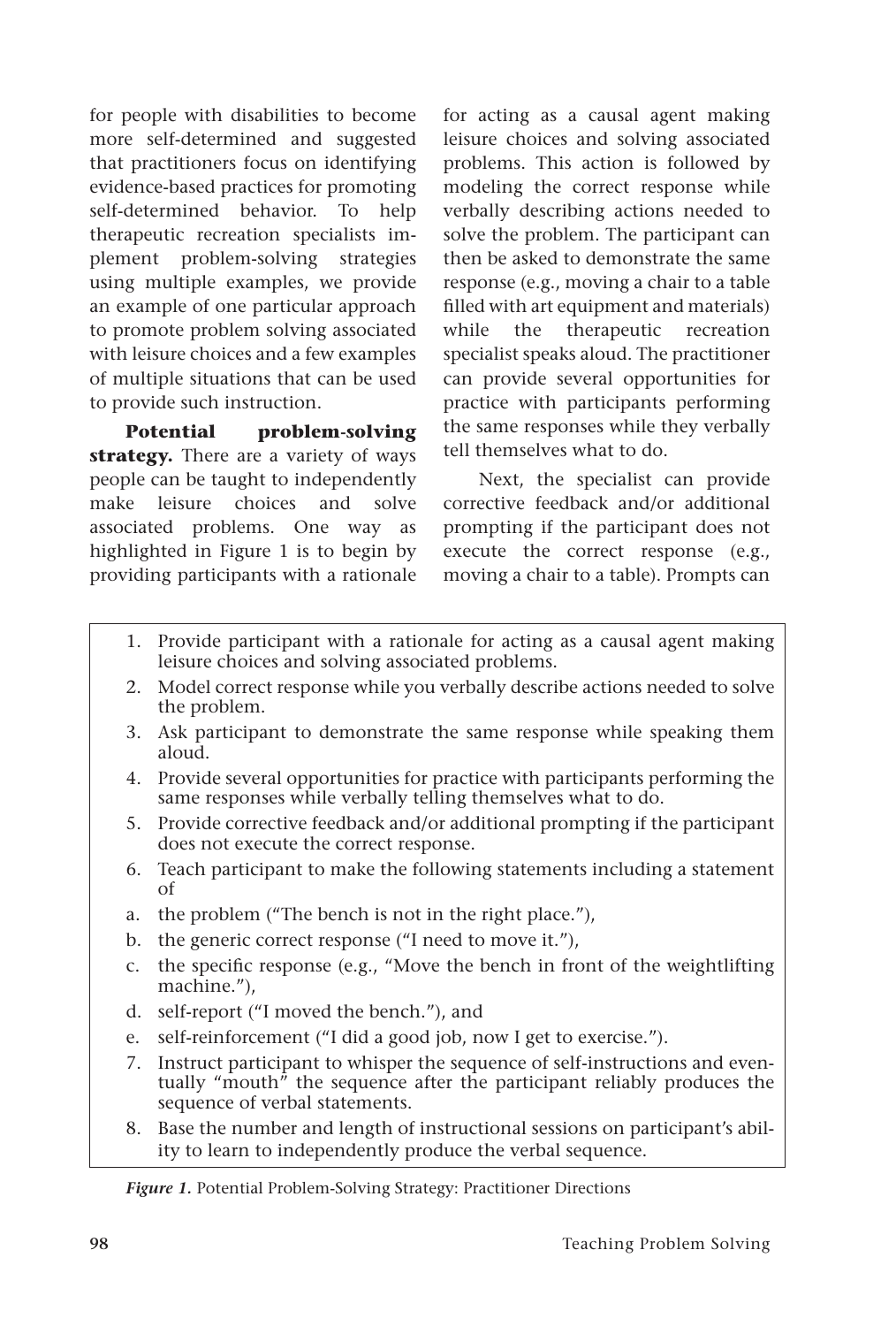be divided into ones that are verbal, ones that are gestural, and those that involve modeling or the provision of partial or full physical assistance (for details of these strategies see Dattilo, 2008, pp. 158–159). Self-instruction includes verbal statements made by participants that guide their responses. This form of informational self-talk is positively associated with positive affect (Oliver, Markland, & Hardy, 2010).

Each participant can be taught statements including a statement of (a) the problem ("The bench is not in the right place."), (b) the generic correct response ("I need to move it."), (c) the specific response ("Move the bench in front of the weightlifting machine."), (d) self-reporting ("I moved the bench."), and (e) self-reinforcement ("I did a good job, and now I get to exercise."). When the participant reliably produces the sequence of verbal statements, the participant is instructed to whisper the sequence of self-instructions and eventually "mouth" the sequence. The number and length of instructional sessions are based on the ability of the participant to learn to independently produce the verbal sequence that leads to the participant eventually "thinking" of the self-instructions.

The next section provides five problem situations that may be encountered within a preferred leisure context (e.g., an obstacle is in the way, a floor mat is wet with someone else's sweat, one dumbbell is missing from a pair). For the purpose of illustration, two examples are provided for each instance that could be used as situations in which the participant learns and practices the problem-solving strategy. When actually teaching participants to solve problems associated with their leisure choices, additional examples would be identified and used.

*Potential problem situation–walk.*  First, the individual selects walking from among several physically active recreation activities (e.g., swimming, bicycling, and step aerobics). Next, when walking the participant (a) encounters an obstacle in the path of taking a walk for exercise, for example, a car parked in a driveway blocking the sidewalk (problem situation), thus requiring the participant to move (response solution) around the obstacle, or (b) encounters a person in the path when window shopping at the shopping mall (problem situation), thus requiring the participant to move around (response solution) the obstacle.

*Potential problem situation–lift weights.* Based on options associated with strengthening activities (e.g., calisthenics), the individual selects weight training. When attempting to lift weights, the participant (a) encounters dumbbells lying on the workout bench (problem situation), thus requiring the participant to remove the weights (response solution), or (b) encounters a chair on the mat (problem situation) where the participant does stomach crunches, thus requiring the participant to remove the chair (response solution).

*Potential problem situation–use electronics.* The individual chooses to use a light to read a magazine when given options of using various electronic devices (e.g., computer, music player, and fan). When relaxing, the participant (a) attempts to turn on the light to read a magazine, and the lamp does not illuminate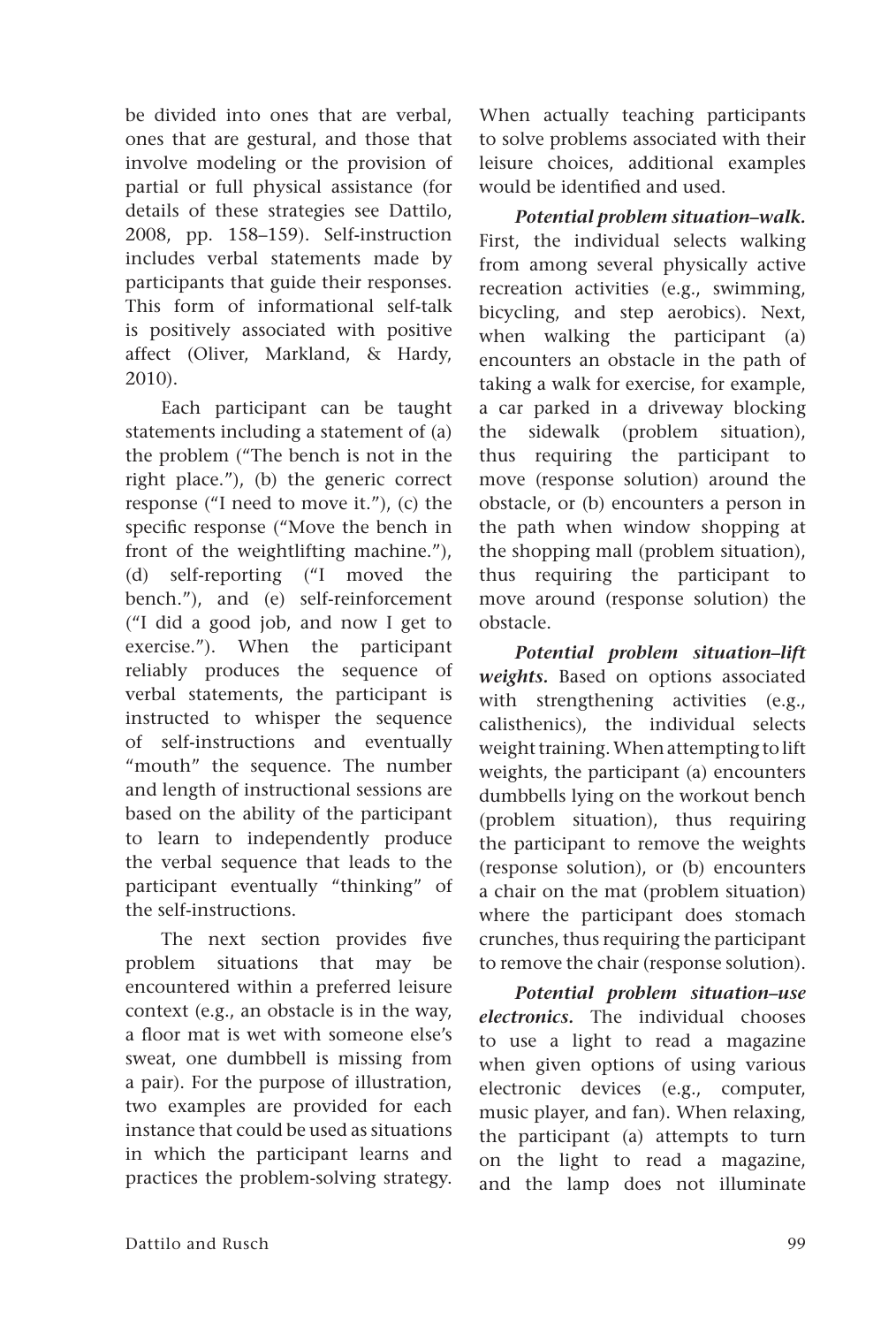(problem situation), thus requiring the participant to plug the lamp into the electrical socket (response solution), or (b) attempts to turn on the light, and the light does not turn on (problem situation), thus requiring the participant to press the "on" switch (response solution).

*Potential problem situation–stay fit.* After given the options to use a stationary bicycle, elliptical machine, stair master, treadmill, or rowing machine, the person chooses to use the stair master. When attempting to use the stair master the participant (a) finds the stair master to be wet (problem situation), thus requiring the participant to wipe off the equipment (response solution), or (b) finds water on the mat in front of the stair master (problem situation), thus requiring the participant to wipe off the mat (response solution).

*Potential problem situation– play basketball.* The participant chooses to play basketball after being given the choice to play a variety of recreation activities (e.g., volleyball and dodgeball). When beginning to play a basketball game, the participant (a) encounters no basketball (problem situation), thus requiring the participant to obtain the basketball from a bin (response solution), or (b) encounters no basketball (problem situation), thus requiring the participant to obtain the ball from an activity cabinet (response solution).

# **Call for Research: Examine Effects of Teaching Problem Solving with Multiple Examples**

Researchers (e.g., Mooney, Ryan, Uhing, Reid, & Epstein, 2005; O'Shaughnessy, Lane, Gresham, & Beebe-Frankenberger, 2002) have examined effects of choice-making and problem-solving strategies on people with disabilities and have suggested that current instructional practices are limited related to producing generalized learning. For example, after conducting a review of a particular choice-making and problem-solving strategy identified as "self-management" targeting academic outcomes for people with emotional and behavioral disorders, Mooney et al. reported that of 22 studies only two examined generalization beyond maintenance of behaviors. These authors concluded that additional research associated with maintenance and generalization of self-management strategies is needed.

Conclusions by Mooney et al. (2005) supported observations by O'Shaughnessy et al. (2002) that generalization of "self-management" treatment effects is a particularly important area in need of research. Research suggests that few studies using problem-solving strategies measure the extent to which learning generalizes beyond specific tasks being taught (cf. Rusch & Kostewicz, 2008). Storey (2007) reported that four of 14 studies included in his narrative review reported measuring generalization across untrained tasks (e.g., Hughes & Rusch, 1989; Sowers, Verdi, Bourbeau, & Sheehan, 1985; Storey & Gaylord-Ross, 1987; Taber, Alberto, & Fredrick, 1998). Rusch, Hughes, and Wilson (1995) indicated that two of 13 studies reported generalization across tasks or settings. Most studies that failed to address generalization also did not show that participants could produce the problem-solving strategy without some external mediation (i.e., they were prompted by researchers).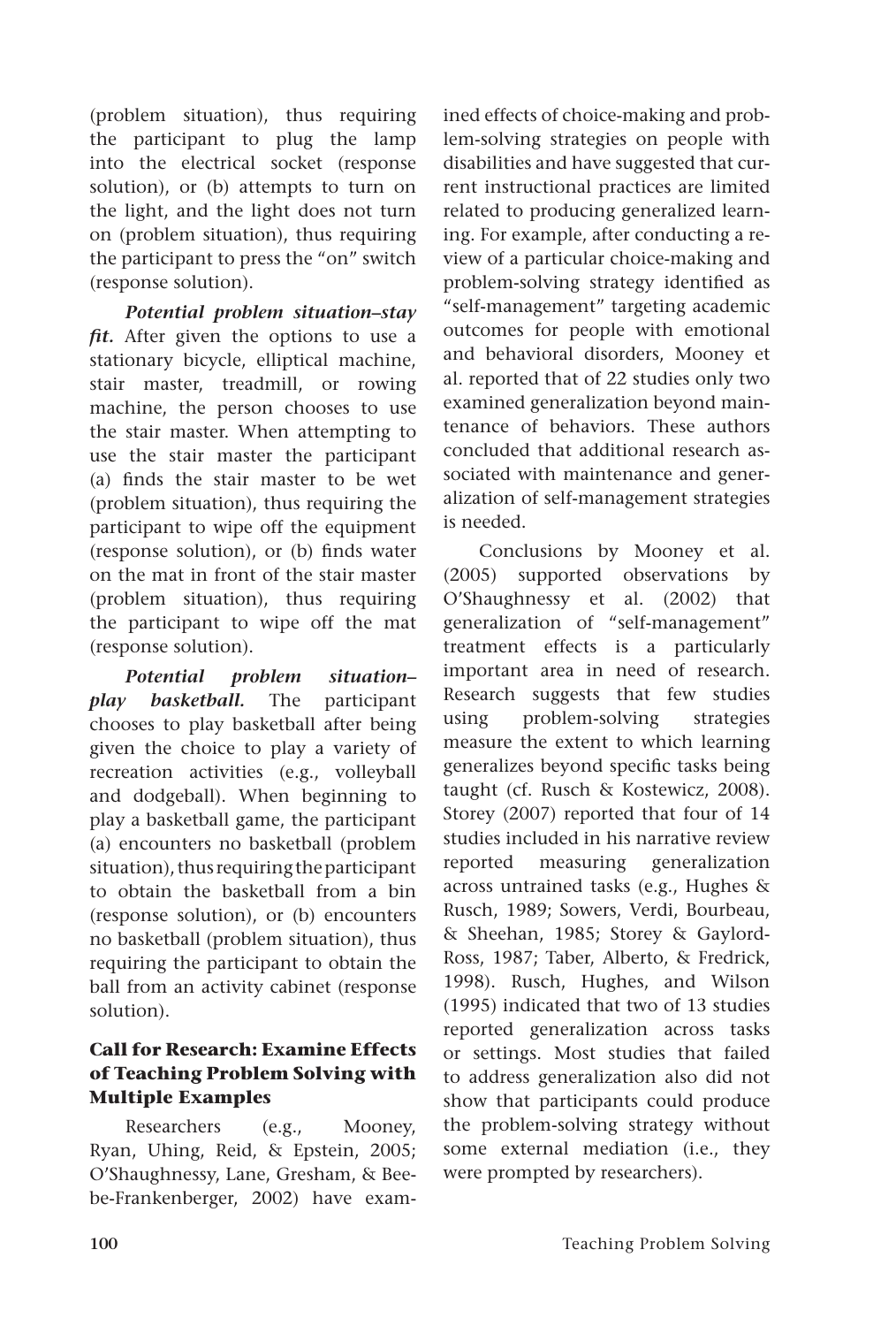#### **Conclusion**

A problem-solving approach associated with leisure choices that incorporates multiple examples directs people to identify that a problem exists and that the problem requires a solution guided by the individual. The importance of this approach is that the individual learns to guide current and future behavior to similar and dissimilar problem situations. There are important advantages to teaching all people, especially people with disabilities, to independently make choices and perform tasks within a leisure context.

In this paper, and highlighted in the associated figure (see Figure 1), we suggest combining the overarching goals of self-determination with emerging evidence-based practices that rely on the participants assuming most of the responsibility for making leisure choices, identifying problems, and solving those problems associated with their leisure choices. Unfortunately, there is little evidence to support the effectiveness of traditional interventions when attempting to teach individuals with disabilities to generalize their ability to solve problems associated with their leisure choices. However, there is emerging evidence that suggests these practices may be more effective if more examples of the solution are presented. Therefore, in general, therapeutic recreation specialists who encourage people to become self-determined may find that participants are able to more readily experience leisure. More specifically, it may be helpful if practitioners attempt to teach people who have disabilities to make leisure choices and solve related problems that they consider including the problem-solving strategy described here.

We believe that all people can be taught to make meaningful choices and solve problems necessary for independent community living and active leisure participation if they learn to become self-determined. Teaching people to be self-determined includes having them learn to make leisure choices as well as identify and seek solutions to any problems that may inhibit them from experiencing leisure.

#### **References**

- Agate, J. R., Zabriskie, R. B., Agate, S. T., & Poff, R. (2009). Family leisure satisfaction and satisfaction with family life. *Journal of Leisure Research, 41*(2), 205–223.
- Agran, M., Cavin, M., Wehmeyer, M., & Palmer, S. (2006). Participation of students with moderate to severe disabilities in the general curriculum: The effects of the self-determined learning model of instruction. *Research and Practice for Persons with Severe Disabilities, 31*, 230–224.
- Agran, M., & Hughes, C. (2008). Asking student input: Students' opinions regarding their individualized education program involvement. *Career Development for Exceptional Individuals, 31*, 69–76.
- Agran, M., & Wehmeyer, M. (2008). Person-centered career planning. In F. R. Rusch (Ed.), *Beyond high school: Preparing adolescents for tomorrow's challenges* (2nd ed.) (pp. 56–77). Columbus, OH: Pearson Merrill Prentice Hall.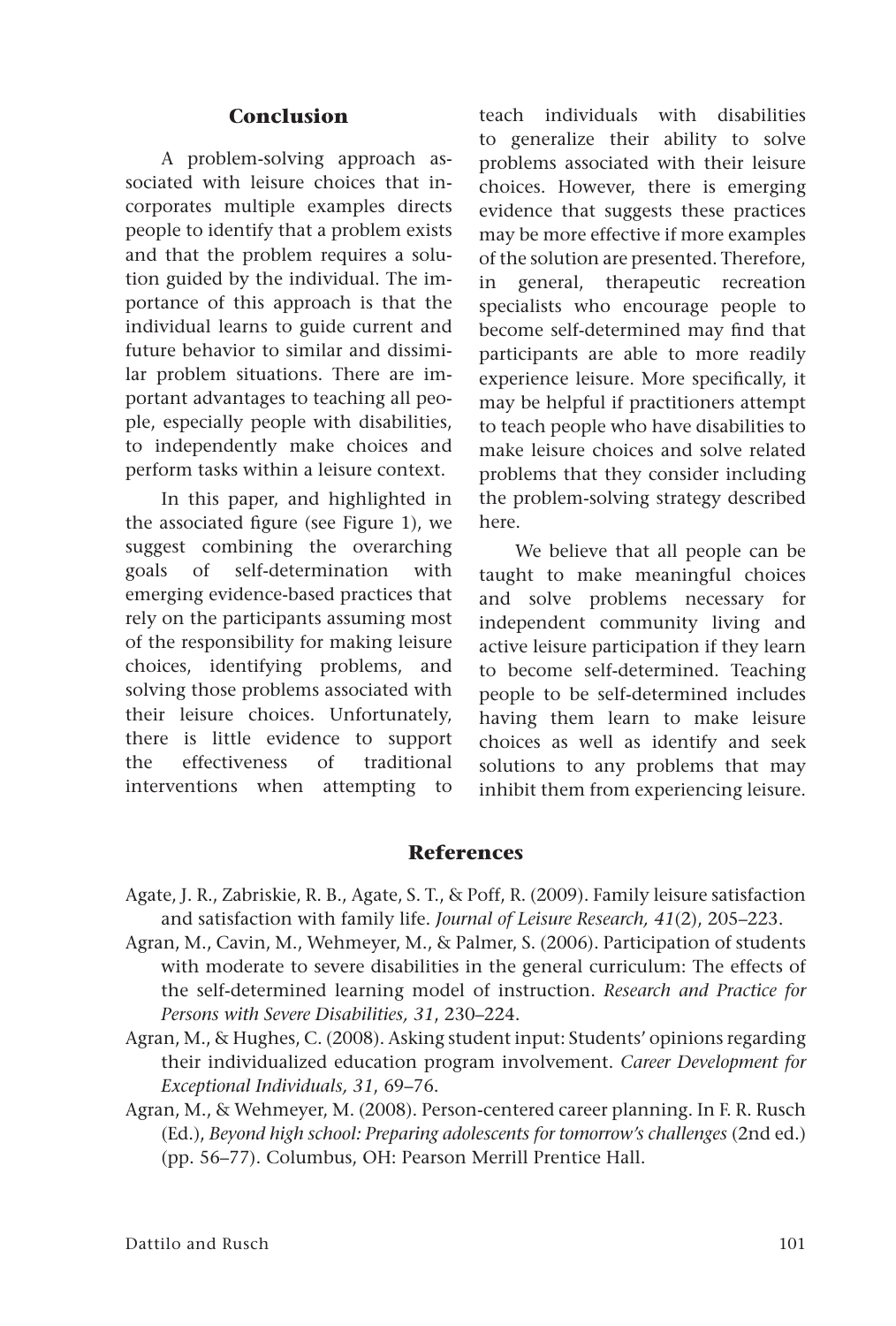- Agran, M., Wehmeyer, M., Palmer, S., & Cavin, M. (2008). Promoting student active classroom participation skills through instruction to promote selfregulated learning and self-determination. *Career Development for Exceptional Individuals, 31*, 106–114.
- Batu, S. (2008). Caregiver-delivered home-based instruction using simultaneous prompting for teaching home skills to individuals with developmental disabilities. *Education and Training in Developmental Disabilities, 43*(4), 541–555.
- Boutot, E. A., & Hume, K. (2012). Beyond time out and table time: Today's applied behavior analysis for students with autism. *Education and Training in Autism and Developmental Disabilities, 47*(1), 23–28.
- Cardon, G. M., Haerens, L. L., Verstraete, S., & de Bourdeaudhuij, L. (2009). Perceptions of school-based self-management program promoting an active lifestyle among elementary schoolchildren, teachers, and parents. *Journal of Teaching in Physical Education, 28*, 141–154.
- Carter, E. W., Lane, K. L., Pierson, M. R., & Stang, M. K. (2008). Promoting selfdetermination for transition-age youth: Views of high school general and special educators. *Exceptional Children, 75*(1), 55–70.
- Carter, E. W., Owens, L., Trainor, A. A., Sun, Y., & Swedeen, B. (2009). Selfdetermination skills and opportunities of adolescents with severe intellectual and developmental disabilities. *American Journal on Intellectual and Developmental Disabilities, 114*(3), 179–192.
- Dattilo, J. (2008). *Leisure education program planning: A systematic approach* (3rd ed.). State College, PA: Venture Publishing.
- Dattilo, J. (2012). *Inclusive leisure services* (3rd ed.). State College, PA: Venture Publishing.
- Dattilo, J., Kleiber, D. A., & Williams, R. (1998). Self-determination and enjoyment enhancement: A psychologically-based service delivery model for therapeutic recreation. *Therapeutic Recreation Journal, 32*, 258–271.
- Deci, E. L., & Ryan, R. M. (1985). *Intrinsic motivation and self-determination in human behavior*. New York: Plenum.
- Dodd, D. C. H., Zabriskie, R. B., Widmer, M. A., & Eggett, D. (2009). Contributions of family leisure to family functioning among families that include children with developmental disabilities. *Journal of Leisure Research, 41*(2), 261–286.
- Eisenman, L. T., Tanverdi, A., Perrington, C., & Geiman, A. (2009). Secondary and postsecondary community activities for youth with significant intellectual disabilities. *Education and Training in Developmental Disabilities, 44*(2), 268–276.
- Field, S., Martin, J. E., Miller, R. J., Ward, M. J., & Wehmeyer, M. L. (1998). Assessment of self-determination. In S. Field (Ed.), *A practical guide for teaching self-determination* (pp. 27–43). Reston, VA: The Council for Exceptional Children.
- Gumpel, T. P., Tappe, P., & Araki, C. (2000). Comparison of social problem-solving abilities among adults with and without developmental disabilities. *Education and Training in Mental Retardation and Developmental Disabilities, 35*, 259–268.
- Harry, B. (2008). Collaboration with culturally and linguistically diverse families: Ideal versus reality. *Exceptional Children, 74*(3), 372–388.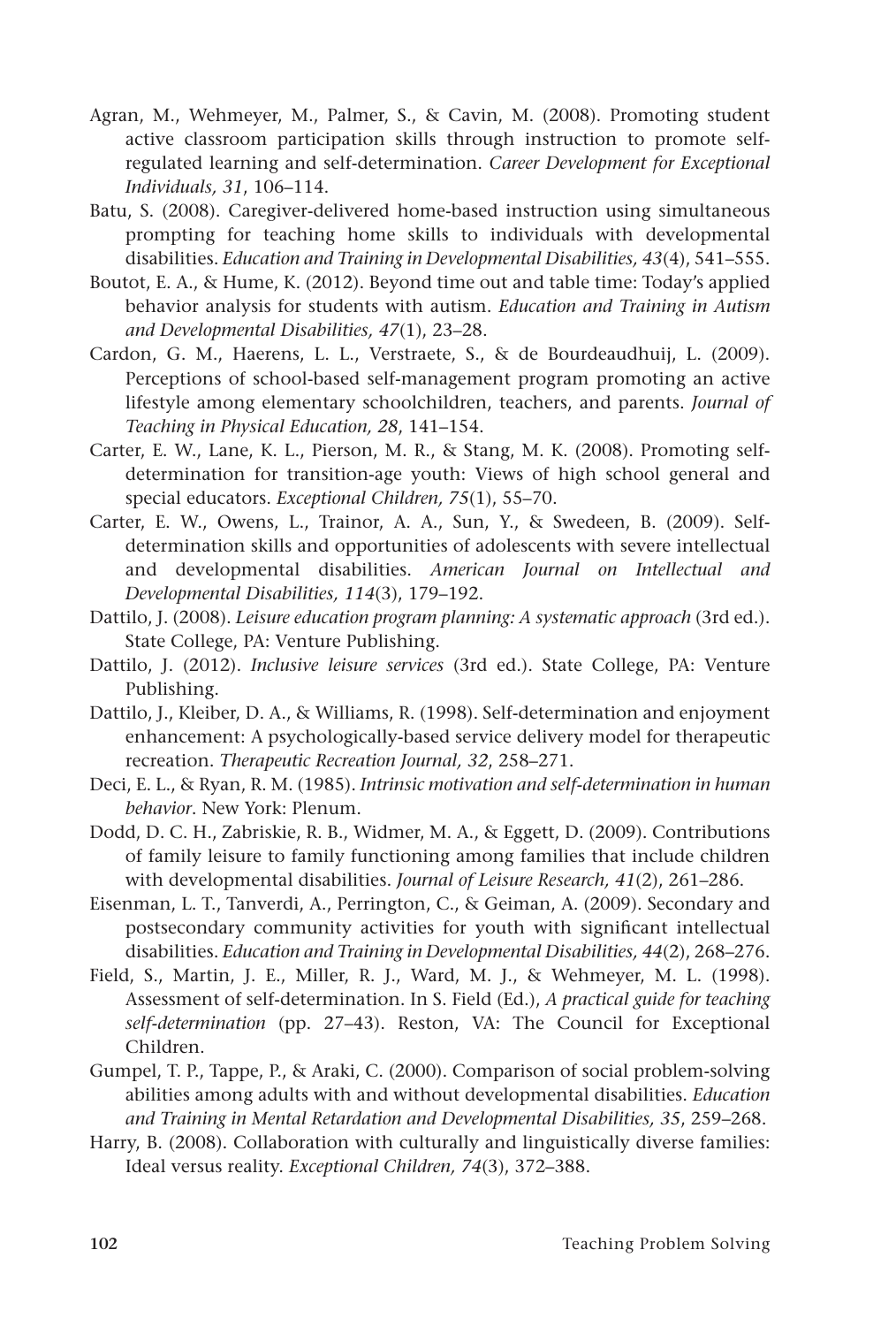- Hoffman, C. D., Sweeney, D. P., Hodge, D., Lopez-Wagner, M. C., & Looney, L. (2009). Parenting stress and closeness: Mothers of typically developing children and mothers of children with autism. *Focus on Autism and Other Developmental Disabilities, 24*(3), 178–187.
- Horner, R. H., Jones, D. N., & Williams, J. A. (1985). General case programming for community activities. In B. Wilcox & G. T. Bellamy (Eds.), *Design of high school programs for severely handicapped students* (pp. 61–98). Baltimore: Paul H. Brookes.
- Hughes, C. (1992). Teaching self-instruction utilizing multiple exemplars to produce generalized problem solving among individuals with severe mental retardation. *American Journal on Mental Retardation, 97*, 302–314.
- Hughes, C., & Agran, M. (1998). Introduction to the special section: Selfdetermination: Signaling a systems change? *Journal of the Association for Persons with Severe Handicaps, 23*(1), 1–4.
- Hughes, C., & Carter, E. W. (2000). *The transition handbook: Strategies high school instructors use that work!* Baltimore: Paul H. Brookes.
- Hughes, C., Eisenman, L. T., Hwang, B., Kim, J., Killian, D. J., & Scott, S. V. (1997). Transition from secondary special education to adult life: A review of analysis of empirical measures. *Education and Training in Mental Retardation and Developmental Disabilities, 32*(2), 85–104.
- Hughes, C., & Rusch, F. R. (1989). Teaching supported employees with severe mental retardation to solve problems. *Journal of Applied Behavior Analysis, 22*, 365–372.
- Markland, D., Ryan, R., Tobin, V., & Rollnick, S. (2005). Motivational interviewing and self-determination theory. *Journal of Social and Clinical Psychology, 24*, 811–831.
- Martin, J. E., Marshall, L. H., & Maxson, L. L. (1993). Transition policy: Infusing selfdetermination and self-advocacy into transition programs. *Career Development for Exceptional Individuals, 16*(1), 53–61.
- Martin, J. E., Rusch, F. R., James, V. L., Decker, P. L., & Trtol, K. A. (1982). The use of picture cues to establish self-control in the preparation of complex meals by mentally retarded adults. *Applied Research in Mental Retardation, 3*, 105–119.
- McGuire, J., & McDonnell, J. (2008). Relationships between recreation and levels of self-determination for adolescents and young adults with disabilities. *Career Development for Exceptional Individuals, 31*(3), 154-163.
- Meadan, H., Thompson, J. R., Hagiwara, M., Herold, J., Hoekstra, S., & Manser, S. (2009). Evaluating the acceptability and effectiveness of family assessment portfolios. *Education and Training in Developmental Disabilities, 44*(3), 421–430.
- Mithaug, D. E., Mithaug, D., Agran, M., Martin, J., & Wehmeyer, M. L. (2007). *Self-instruction pedagogy: How to teach self-determined learning*. Springfield, IL: Charles C Thomas.
- Mooney, P., Ryan, J. B., Uhing, B. M., Reid, R., & Epstein, M. (2005). A review of self-management interventions targeting academic outcomes for students with emotional and behavioral disorders. *Journal of Behavioral Education, 14*(3), 203–221.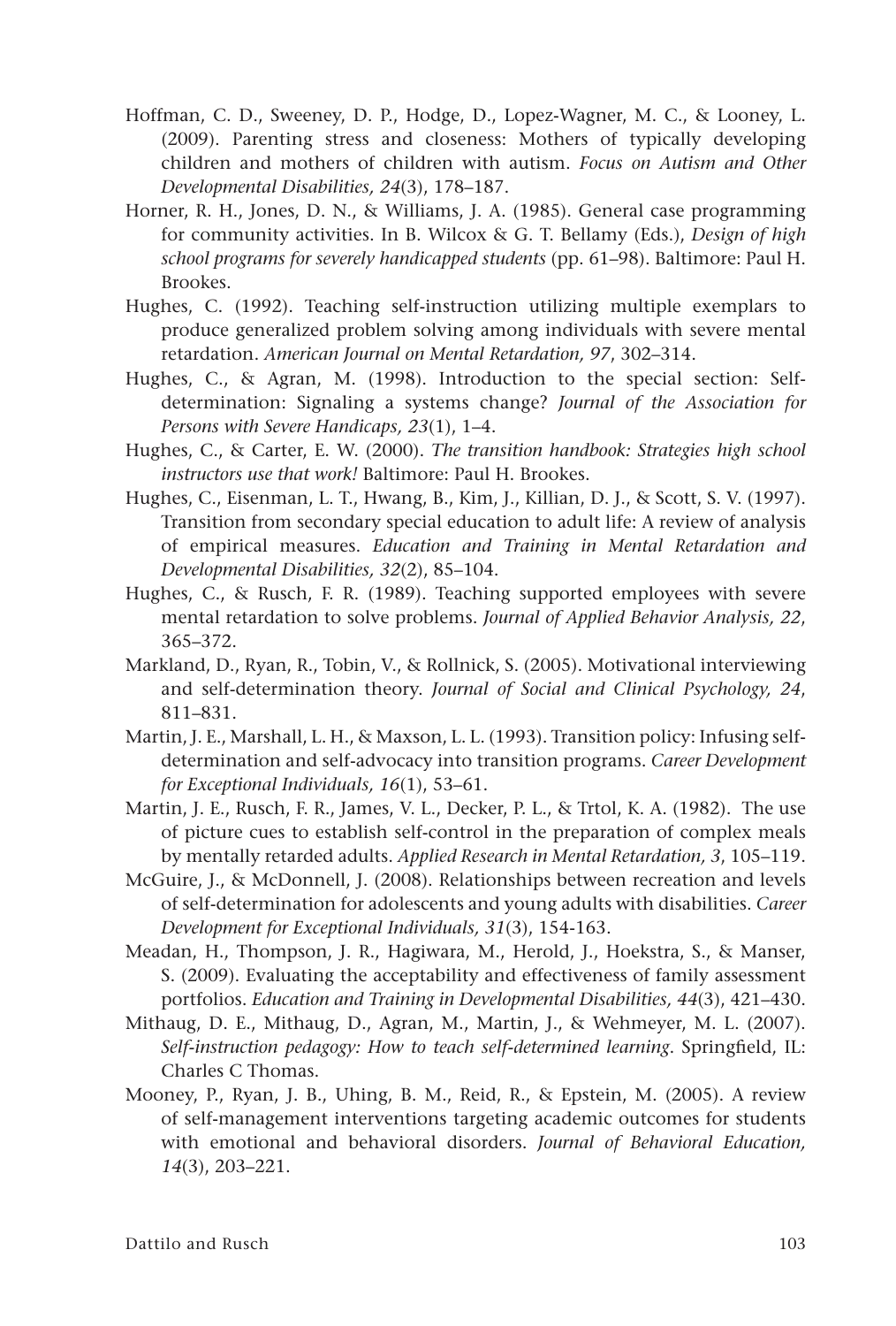- Oliver, E. J., Markland, D., & Hardy, J. (2010). Interpretation of self-talk and postlecture affective states of higher education students: A self-determination theory perspective. *British Journal of Educational Psychology, 80*(2), 307–323.
- O'Shaughnessy, T. E., Lane, K. L., Gresham, F. M., & Beebe-Frankenberger, M. E. (2002). Students with or at risk for learning and emotional-behavioral difficulties: An integrate system for prevention and intervention. In K. L. Lance, F. M. Grisham, & T. E. O'Shaughnessy (Eds.), *Interventions for children with or at risk for emotional and behavioral disorders* (pp. 3–17). Boston: Allyn & Bacon.
- Powers, L. E., Singer, G. H. S., & Sowers, J. (Eds.). (1996). *On the road to autonomy: Promoting self-competence for people with disabilities.* Baltimore: Paul H. Brookes.
- Rusch, F. R., Dattilo, J., Stodden, R., & Plotner, A. J. (in press). Should secondary special education and transition services change course: New directions for policy and practice. In J. Heymann, M. Stein, & J. Proudfoot (Eds.), *Disability and work: Global strategies for equity*. Cambridge, MA: Cambridge University Press.
- Rusch, F. R., Hughes, C., & Wilson, P. G. (1995). Utilizing cognitive strategies in the acquisition of employment skills. In W. O'Donohue & L. Krasner (Eds.), *Handbook of psychological skills training clinical techniques and applications* (pp. 363–382). New York: Pergamon Press.
- Rusch, F. R., & Kostewicz, D. E. (2008). Functional self-instruction training to promote generalized learning. In W. O'Donohue, J. Fisher, & S. Hayes (Eds.), *Principles and techniques of cognitive behavior therapy: An introduction* (pp. 230– 235). New York: Pergamon Press.
- Ryan, R. M., & Deci, E. L. (2000). Self-determination theory and the facilitation of intrinsic motivation, social development, and well-being. *American Psychologist, 55*, 68–78.
- Ryan, R. M., & Deci, E. L. (2007). Active human nature: Self-determination theory and the promotion and maintenance of sport, exercise, and health. In M. S. Hagger & N. L. D. Chatzisarantis (Eds.), *Intrinsic motivation and selfdetermination in exercise and sport* (pp. 1–19). Champaign, IL: Human Kinetics.
- Ryan, R. M., Lynch, M. F., Vansteenkiste, M., & Deci, E. L. (2011). Motivation and autonomy in counseling, psychotherapy, and behavior change: A look at theory and practice. *The Counseling Psychologist, 39*, 193–260.
- Ryan, R. M., Patrick, H., Deci, E. L., & Williams, G. C. (2008). Facilitating health behavior change and its maintenance: Interventions based on selfdetermination theory. *European Health Psychologist, 10*, 1–4.
- Smith, T. L., Polloway, E. A., Smith, J. D., & Patton, J. R. (2007). Self-determination for persons with developmental disabilities: Ethical considerations for instructors. *Education and training in developmental disabilities, 42*(2), 144–151.
- Sowers, J., Verdi, M., Bourbeau, P., & Sheehan, M. (1985). Teaching job independence and flexibility to mentally retarded students through the use of a self-control package. *Journal of Applied Behavior Analysis, 18*, 81–85.
- Storey, K. (2002). Strategies for increasing interactions in supported employment settings: An updated review. *Journal of Vocational Rehabilitation, 17*(4), 231– 237.